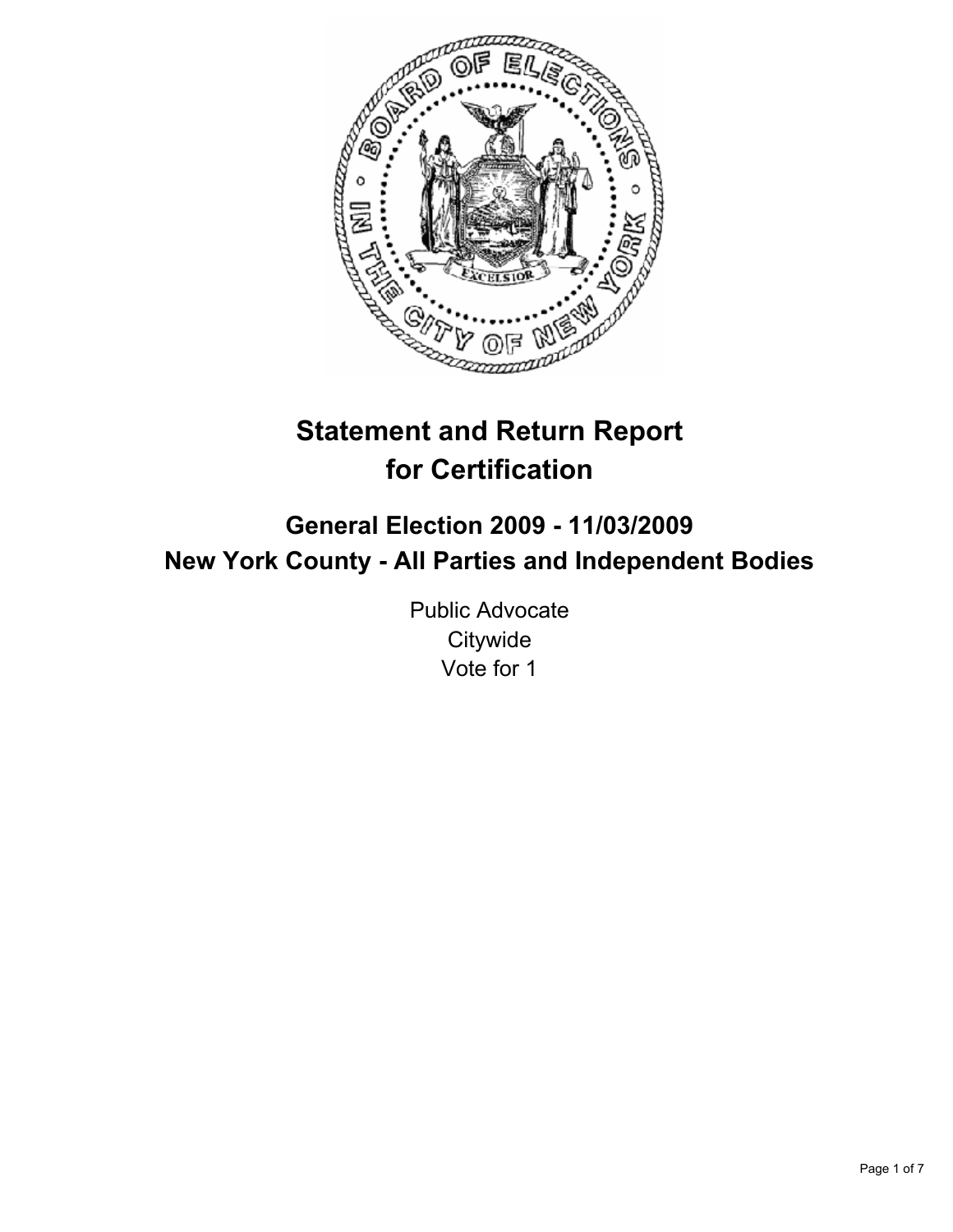

| <b>PUBLIC COUNTER</b>             | 21,159 |
|-----------------------------------|--------|
| <b>EMERGENCY</b>                  | 20     |
| ABSENTEE/MILITARY                 | 290    |
| <b>AFFIDAVIT</b>                  | 304    |
| <b>Total Ballots</b>              | 21,773 |
| BILL DE BLASIO (DEMOCRATIC)       | 12,081 |
| ALEX T ZABLOCKI (REPUBLICAN)      | 2,229  |
| WILLIAM J LEE (CONSERVATIVE)      | 604    |
| BILL DE BLASIO (WORKING FAMILIES) | 831    |
| MAURA DELUCA (SOCIALIST WORKER)   | 172    |
| JIM LESCZYNSKI (LIBERTARIAN)      | 165    |
| <b>Total Votes</b>                | 16,082 |
| Unrecorded                        | 5,691  |

| <b>PUBLIC COUNTER</b>               | 25,649 |
|-------------------------------------|--------|
| <b>EMERGENCY</b>                    | 41     |
| ABSENTEE/MILITARY                   | 682    |
| <b>AFFIDAVIT</b>                    | 371    |
| <b>Total Ballots</b>                | 26,743 |
| BILL DE BLASIO (DEMOCRATIC)         | 15,567 |
| ALEX T ZABLOCKI (REPUBLICAN)        | 5,768  |
| WILLIAM J LEE (CONSERVATIVE)        | 621    |
| BILL DE BLASIO (WORKING FAMILIES)   | 744    |
| MAURA DELUCA (SOCIALIST WORKER)     | 166    |
| <b>JIM LESCZYNSKI (LIBERTARIAN)</b> | 172    |
| <b>Total Votes</b>                  | 23,038 |
| Unrecorded                          | 3.705  |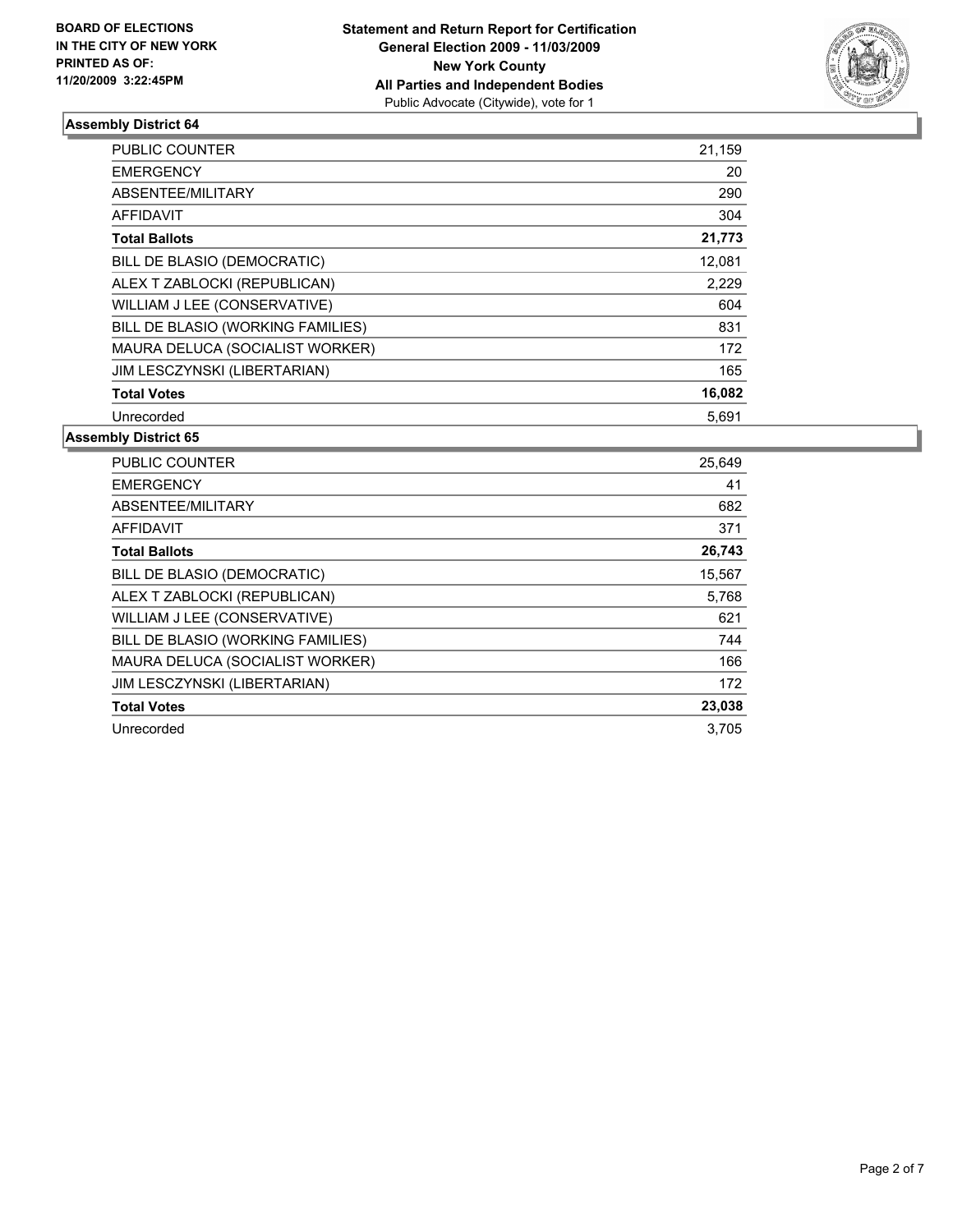

| <b>PUBLIC COUNTER</b>             | 24,587         |
|-----------------------------------|----------------|
| <b>EMERGENCY</b>                  | 106            |
| ABSENTEE/MILITARY                 | 558            |
| <b>AFFIDAVIT</b>                  | 316            |
| <b>Total Ballots</b>              | 25,567         |
| BILL DE BLASIO (DEMOCRATIC)       | 16,850         |
| ALEX T ZABLOCKI (REPUBLICAN)      | 2,699          |
| WILLIAM J LEE (CONSERVATIVE)      | 378            |
| BILL DE BLASIO (WORKING FAMILIES) | 1,926          |
| MAURA DELUCA (SOCIALIST WORKER)   | 330            |
| JIM LESCZYNSKI (LIBERTARIAN)      | 242            |
| BILL DE BLASIO (WRITE-IN)         | 1              |
| BILL GREEN (WRITE-IN)             | 1              |
| FULL PUBLIC FUNDING (WRITE-IN)    | 1              |
| LYNETTE FROMME (WRITE-IN)         | 1              |
| MARK GREEN (WRITE-IN)             | 6              |
| MARY C KAPARIC (WRITE-IN)         | 1              |
| NORMAN SIEGEL (WRITE-IN)          | $\overline{2}$ |
| <b>NORMAN SIEGLE (WRITE-IN)</b>   | 1              |
| <b>Total Votes</b>                | 22,439         |
| Unrecorded                        | 3,128          |

| <b>PUBLIC COUNTER</b>             | 30,749 |
|-----------------------------------|--------|
| <b>EMERGENCY</b>                  | 66     |
| ABSENTEE/MILITARY                 | 654    |
| <b>AFFIDAVIT</b>                  | 405    |
| <b>Total Ballots</b>              | 31,874 |
| BILL DE BLASIO (DEMOCRATIC)       | 20,500 |
| ALEX T ZABLOCKI (REPUBLICAN)      | 4,206  |
| WILLIAM J LEE (CONSERVATIVE)      | 505    |
| BILL DE BLASIO (WORKING FAMILIES) | 1,508  |
| MAURA DELUCA (SOCIALIST WORKER)   | 243    |
| JIM LESCZYNSKI (LIBERTARIAN)      | 215    |
| ERIC N GIOIA (WRITE-IN)           | 1      |
| JAMES PRIZANT (WRITE-IN)          | 1      |
| JIM LESCZYNSKI (WRITE-IN)         | 1      |
| M GREEN (WRITE-IN)                | 1      |
| MARK GREEN (WRITE-IN)             | 1      |
| <b>Total Votes</b>                | 27,182 |
| Unrecorded                        | 4,692  |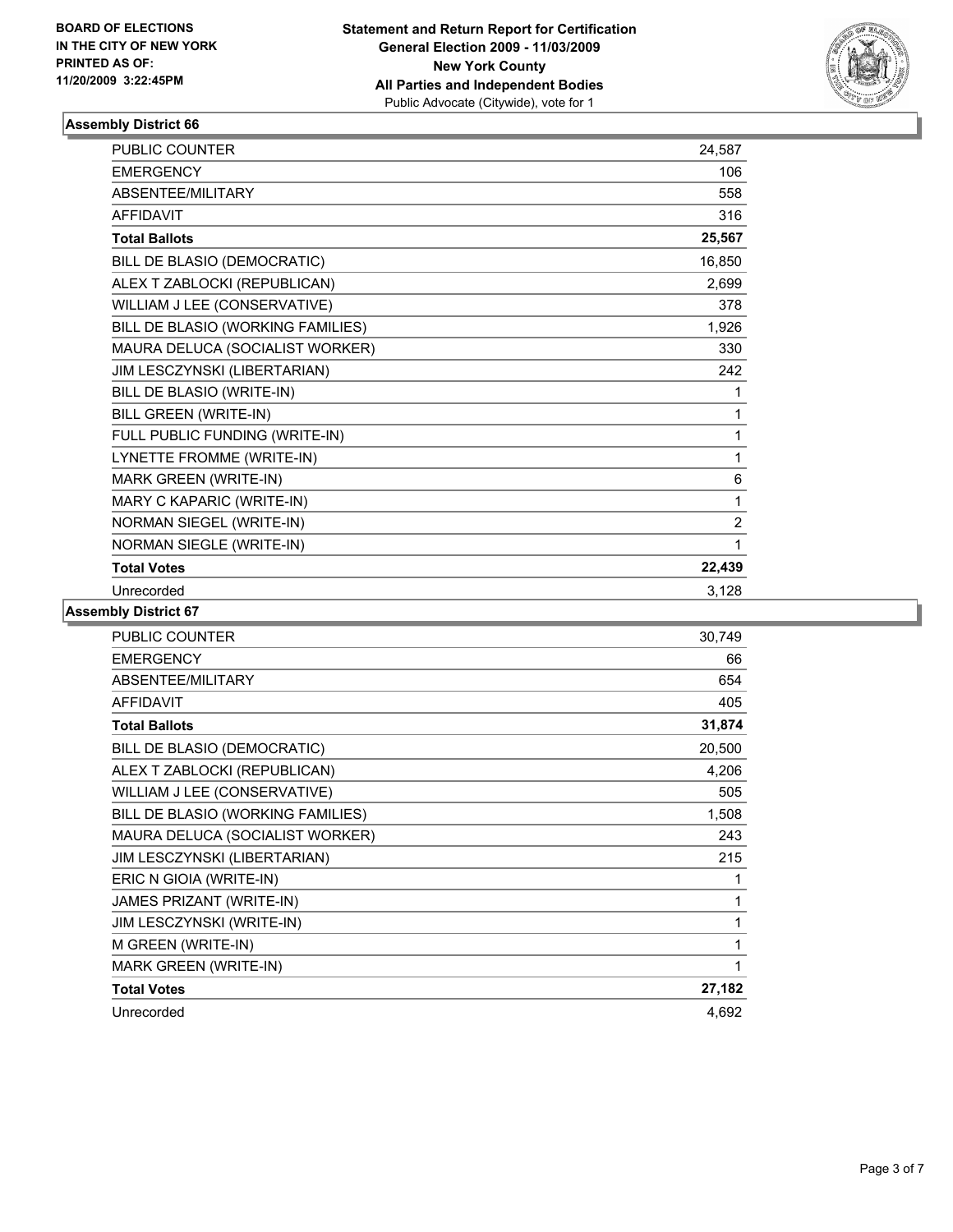

| <b>PUBLIC COUNTER</b>             | 18,035 |
|-----------------------------------|--------|
| <b>EMERGENCY</b>                  | 73     |
| ABSENTEE/MILITARY                 | 252    |
| <b>AFFIDAVIT</b>                  | 266    |
| <b>Total Ballots</b>              | 18,626 |
| BILL DE BLASIO (DEMOCRATIC)       | 12,280 |
| ALEX T ZABLOCKI (REPUBLICAN)      | 1,125  |
| WILLIAM J LEE (CONSERVATIVE)      | 240    |
| BILL DE BLASIO (WORKING FAMILIES) | 489    |
| MAURA DELUCA (SOCIALIST WORKER)   | 138    |
| JIM LESCZYNSKI (LIBERTARIAN)      | 66     |
| 5A (WRITE-IN)                     | 1      |
| <b>Total Votes</b>                | 14,339 |
| Unrecorded                        | 4.287  |

**Assembly District 69**

| <b>PUBLIC COUNTER</b>             | 26,526 |
|-----------------------------------|--------|
| <b>EMERGENCY</b>                  | 296    |
| ABSENTEE/MILITARY                 | 505    |
| <b>AFFIDAVIT</b>                  | 290    |
| <b>Total Ballots</b>              | 27,617 |
| BILL DE BLASIO (DEMOCRATIC)       | 18,922 |
| ALEX T ZABLOCKI (REPUBLICAN)      | 1,968  |
| WILLIAM J LEE (CONSERVATIVE)      | 342    |
| BILL DE BLASIO (WORKING FAMILIES) | 1,924  |
| MAURA DELUCA (SOCIALIST WORKER)   | 282    |
| JIM LESCZYNSKI (LIBERTARIAN)      | 122    |
| NORMAN SIEGEL (WRITE-IN)          | 2      |
| <b>Total Votes</b>                | 23,562 |
| Unrecorded                        | 4,055  |

| <b>PUBLIC COUNTER</b>             | 21,206 |
|-----------------------------------|--------|
| <b>EMERGENCY</b>                  | 44     |
| ABSENTEE/MILITARY                 | 347    |
| <b>AFFIDAVIT</b>                  | 337    |
| <b>Total Ballots</b>              | 21,934 |
| BILL DE BLASIO (DEMOCRATIC)       | 15,831 |
| ALEX T ZABLOCKI (REPUBLICAN)      | 633    |
| WILLIAM J LEE (CONSERVATIVE)      | 196    |
| BILL DE BLASIO (WORKING FAMILIES) | 704    |
| MAURA DELUCA (SOCIALIST WORKER)   | 159    |
| JIM LESCZYNSKI (LIBERTARIAN)      | 55     |
| A BILL DE BLASIO (WRITE-IN)       | 1      |
| DEM (WRITE-IN)                    | 1      |
| <b>MARK GREEN (WRITE-IN)</b>      | 1      |
| <b>Total Votes</b>                | 17,581 |
| Unrecorded                        | 4,353  |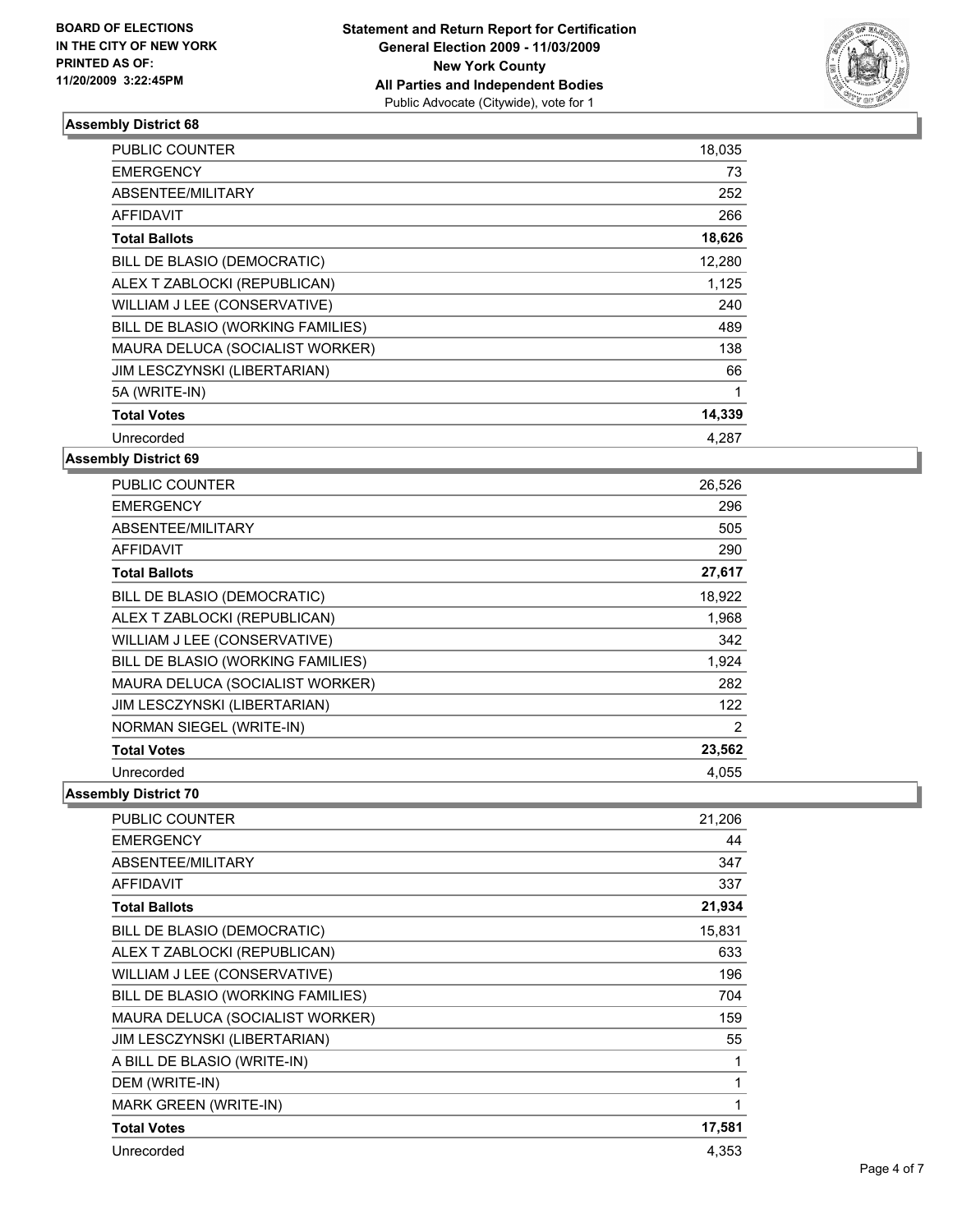

| <b>PUBLIC COUNTER</b>             | 20,188 |
|-----------------------------------|--------|
| <b>EMERGENCY</b>                  | 37     |
| ABSENTEE/MILITARY                 | 310    |
| <b>AFFIDAVIT</b>                  | 289    |
| <b>Total Ballots</b>              | 20,824 |
| BILL DE BLASIO (DEMOCRATIC)       | 13,916 |
| ALEX T ZABLOCKI (REPUBLICAN)      | 1,381  |
| WILLIAM J LEE (CONSERVATIVE)      | 254    |
| BILL DE BLASIO (WORKING FAMILIES) | 938    |
| MAURA DELUCA (SOCIALIST WORKER)   | 191    |
| JIM LESCZYNSKI (LIBERTARIAN)      | 93     |
| <b>BARACK OBAMA (WRITE-IN)</b>    | 1      |
| <b>Total Votes</b>                | 16,774 |
| Unrecorded                        | 4,050  |

**Assembly District 72**

| <b>PUBLIC COUNTER</b>             | 14,599 |
|-----------------------------------|--------|
| <b>EMERGENCY</b>                  | 9      |
| ABSENTEE/MILITARY                 | 99     |
| <b>AFFIDAVIT</b>                  | 137    |
| <b>Total Ballots</b>              | 14,844 |
| BILL DE BLASIO (DEMOCRATIC)       | 9,380  |
| ALEX T ZABLOCKI (REPUBLICAN)      | 1,024  |
| WILLIAM J LEE (CONSERVATIVE)      | 162    |
| BILL DE BLASIO (WORKING FAMILIES) | 473    |
| MAURA DELUCA (SOCIALIST WORKER)   | 130    |
| JIM LESCZYNSKI (LIBERTARIAN)      | 47     |
| <b>Total Votes</b>                | 11,216 |
| Unrecorded                        | 3,628  |

| <b>PUBLIC COUNTER</b>             | 29,231 |
|-----------------------------------|--------|
| <b>EMERGENCY</b>                  | 134    |
| ABSENTEE/MILITARY                 | 802    |
| <b>AFFIDAVIT</b>                  | 333    |
| <b>Total Ballots</b>              | 30,500 |
| BILL DE BLASIO (DEMOCRATIC)       | 16,256 |
| ALEX T ZABLOCKI (REPUBLICAN)      | 7,645  |
| WILLIAM J LEE (CONSERVATIVE)      | 650    |
| BILL DE BLASIO (WORKING FAMILIES) | 564    |
| MAURA DELUCA (SOCIALIST WORKER)   | 144    |
| JIM LESCZYNSKI (LIBERTARIAN)      | 207    |
| RONALD J BASSO (WRITE-IN)         | 1      |
| <b>Total Votes</b>                | 25,467 |
| Unrecorded                        | 5,033  |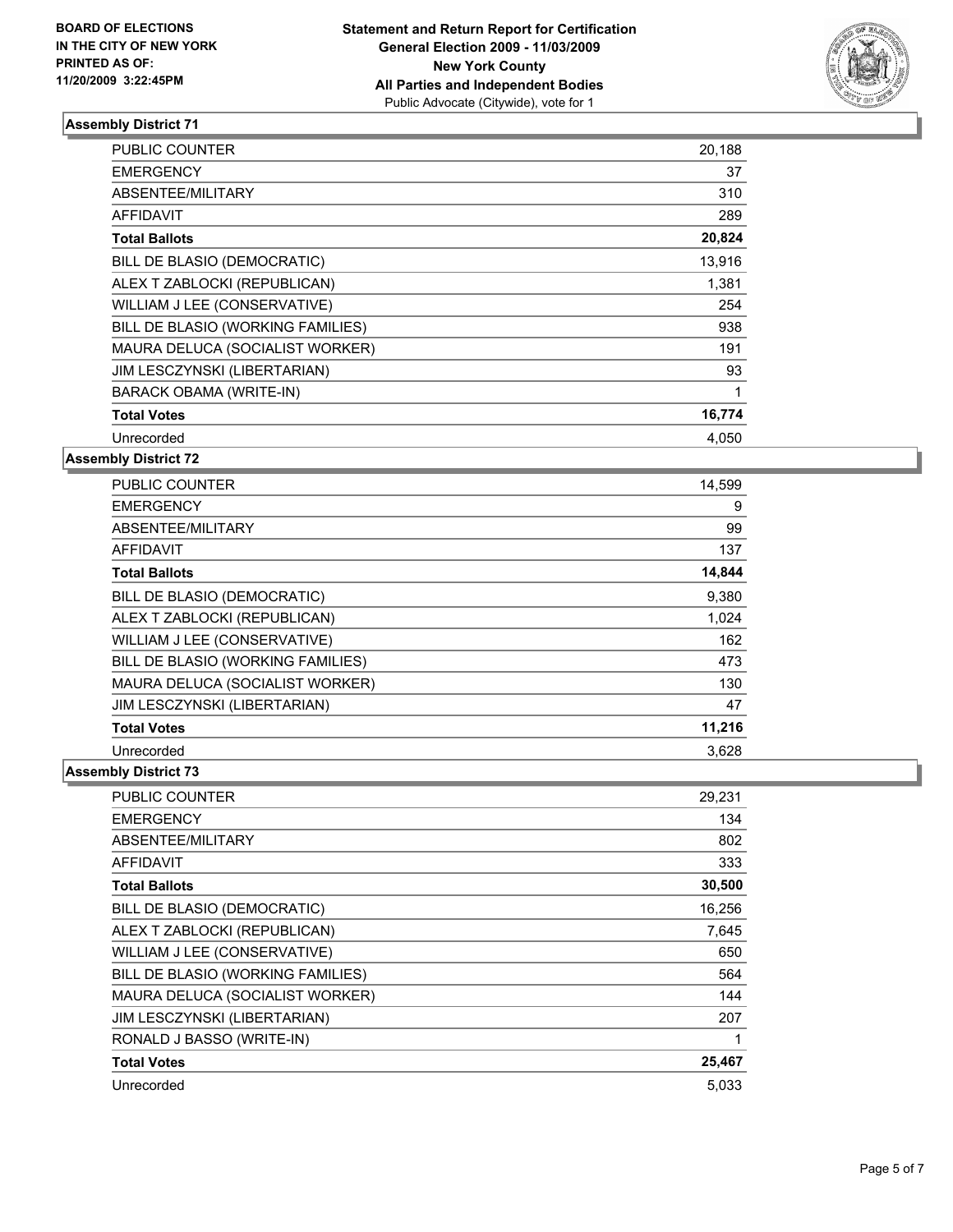

| <b>PUBLIC COUNTER</b>              | 24,647 |
|------------------------------------|--------|
| <b>EMERGENCY</b>                   | 80     |
| ABSENTEE/MILITARY                  | 464    |
| <b>AFFIDAVIT</b>                   | 288    |
| <b>Total Ballots</b>               | 25,479 |
| BILL DE BLASIO (DEMOCRATIC)        | 16,200 |
| ALEX T ZABLOCKI (REPUBLICAN)       | 3,284  |
| WILLIAM J LEE (CONSERVATIVE)       | 519    |
| BILL DE BLASIO (WORKING FAMILIES)  | 1,280  |
| MAURA DELUCA (SOCIALIST WORKER)    | 256    |
| JIM LESCZYNSKI (LIBERTARIAN)       | 201    |
| <b>MARK GREEN (WRITE-IN)</b>       | 4      |
| <b>MAURICE MICHAANE (WRITE-IN)</b> | 2      |
| NORMAN SIEGEL (WRITE-IN)           | 1      |
| <b>Total Votes</b>                 | 21,747 |
| Unrecorded                         | 3,732  |

| <b>PUBLIC COUNTER</b>             | 24,825 |
|-----------------------------------|--------|
| <b>EMERGENCY</b>                  | 58     |
| ABSENTEE/MILITARY                 | 550    |
| <b>AFFIDAVIT</b>                  | 392    |
| <b>Total Ballots</b>              | 25,825 |
| BILL DE BLASIO (DEMOCRATIC)       | 16,134 |
| ALEX T ZABLOCKI (REPUBLICAN)      | 3,553  |
| WILLIAM J LEE (CONSERVATIVE)      | 458    |
| BILL DE BLASIO (WORKING FAMILIES) | 1,227  |
| MAURA DELUCA (SOCIALIST WORKER)   | 244    |
| JIM LESCZYNSKI (LIBERTARIAN)      | 227    |
| CHUCK ZLATKIN (WRITE-IN)          | 1      |
| <b>CLAIRE FRANKEL (WRITE-IN)</b>  | 1      |
| NORMAN SIEGEL (WRITE-IN)          | 1      |
| <b>Total Votes</b>                | 21,846 |
| Unrecorded                        | 3.979  |